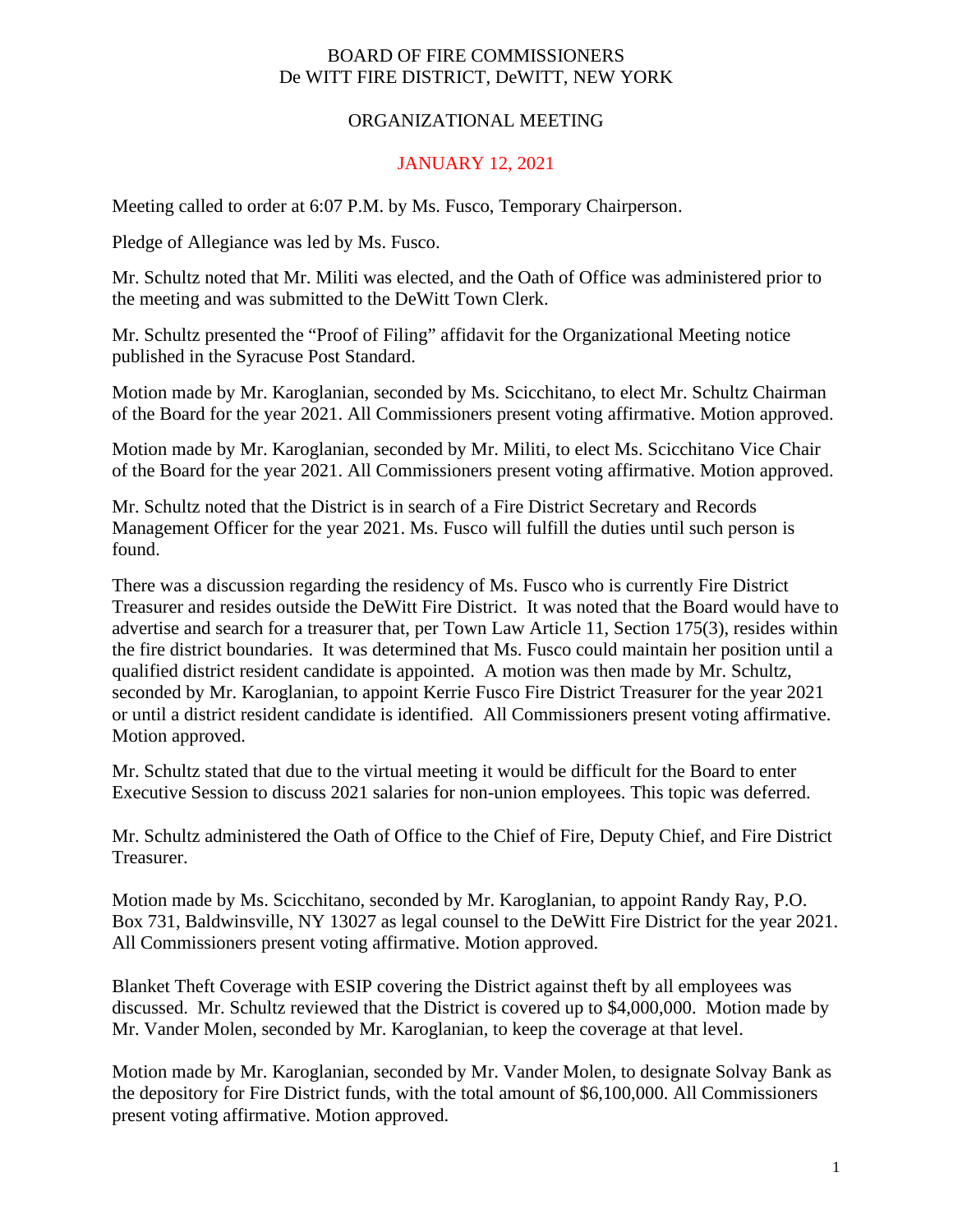Motion made by Mr. Karoglanian, seconded by Mr. Militi, to grant primary check signing authority to Chief Green and Ms. Scicchitano. Ms. Fusco will be second signer for checks over \$2,500 or checks under \$2,500 on an emergency basis only. All Commissioners present voting affirmative except Ms. Scicchitano who abstained. Motion approved.

The DeWitt Fire District Investment policy was reviewed prior to the meeting. Motion made by Mr. Vander Molen, seconded by Mr. Karoglanian, to approve the Investment policy amended January 20, 2020. All Commissioners present voting affirmative. Motion approved. (Addendum "A")

The DeWitt Fire District Purchasing policy was reviewed prior to the meeting. Motion made by Mr. Vander Molen, seconded by Mr. Karoglanian, to approve the Purchasing policy amended January 14, 2020. All Commissioners present voting affirmative. Motion approved. (Addendum "B")

The DeWitt Fire District Travel, Administrative & Miscellaneous Policy was reviewed prior to the meeting. Motion made by Mr. Vander Molen, seconded by Mr. Karoglanian, to approve the Travel policy dated February 4, 2016. All Commissioners present voting affirmative. Motion approved. (Addendum "C")

The DeWitt Fire District Drug and Alcohol Policy were reviewed prior to the meeting. Motion made by Motion made by Mr. Vander Molen, seconded by Mr. Karoglanian, to approve the Drug and Alcohol Policy for the volunteer members dated January 3, 2014. All Commissioners present voting affirmative. Motion approved. (Addendum "D")

The DeWitt Fire District Electronic Banking Policy was reviewed prior to the meeting. Motion made by Mr. Vander Molen seconded by Mr. Karoglanian, to approve the Electronic Banking Policy as amended to include directives from Solvay Bank and dated January 5, 2016. All Commissioners present voting affirmative. Motion approved. (Addendum "E")

The DeWitt Fire District Corrective Action Offenses were reviewed prior to the meeting. Motion made by Mr. Vander Molen, seconded by Mr. Karoglanian, to approve the Corrective Action Offenses with no changes and dated January 6, 2015. All Commissioners present voting affirmative. Motion approved. (Addendum "F")

The DeWitt Fire District Controlled Substances Operational Plan was presented. Motion made by Mr. Vander Molen, seconded by Mr. Karoglanian, to approve the Controlled Substance Operational Plan as amended. All Commissioners present voting affirmative. Motion approved. (Addendum "G")

The DeWitt Fire District Ethics, Anti-Discrimination, Workplace Violence and Sexual Harassment Policies were reviewed prior to the meeting. Motion made by Mr. Vander Molen seconded by Mr. Karoglanian, to approve these policies with no changes. All Commissioners present voting affirmative. Motion approved. (Addendum "H, I, J, K")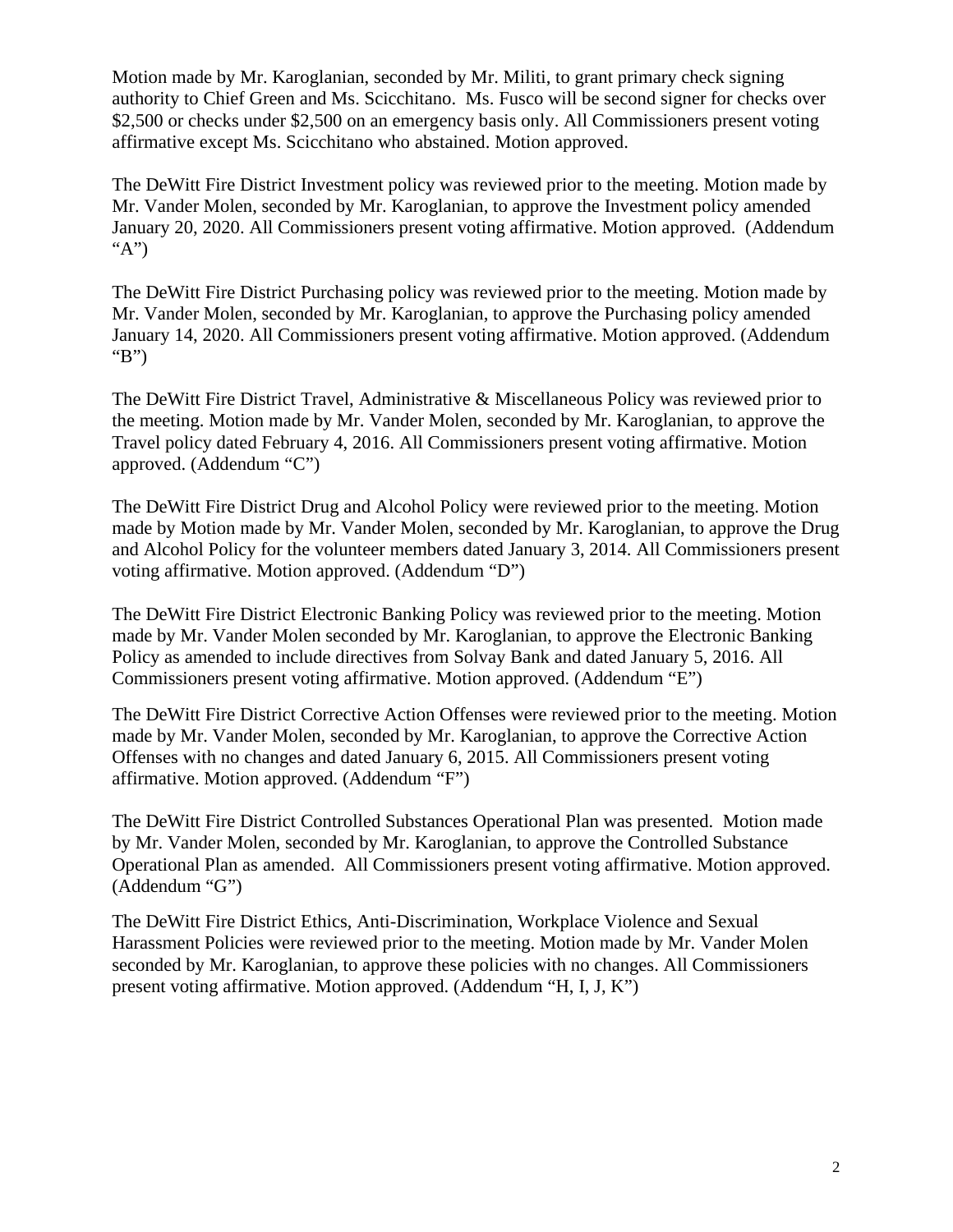Mr. Schultz appointed the following people to the standing committees:

|                  | Primary          | Secondary        |
|------------------|------------------|------------------|
| Finance          | Mr. Militi       | Mr. Schultz      |
| Building/Grounds | Mr. Karoglanian  | Mr. Militi       |
| Personnel/Staff  | Mr. Schultz      | Mr. Karoglanian  |
| Long Range Plan  | Ms. Scicchitano  | Mr. Schultz      |
| Apparatus        | Mr. Vander Molen | Vacant           |
| Legal            | Ms. Scicchitano  | Mr. Vander Molen |

The Service Award Program Directors were reviewed. Motion made by Mr. Militi, seconded by Mr. Schultz, to appoint Ms. Scicchitano, Mr. Vander Molen, and Mr. Karoglanian as Directors for 2021. All Commissioners present voting affirmative. Motion approved.

Mr. Schultz stated that fiscal year 2019 was the last year of the District's contract with Grossman St. Amour CPA's PLLC. The District will go out to RFP in 2021 for external audit services.

Motion made by Ms. Scicchitano, seconded by Mr. Vander Molen, to authorize the Fire District Treasurer to pay repetitive bills as allowed by Town Law. (Addendum "L") All Commissioners present voting affirmative. Motion approved.

Motion made by Mr. Militi, seconded by Mr. Vander Molen, to authorize the Treasurer to pay the current IRS mileage rate of \$.56 per mile and the IRS per diem meals rate (destination dependent) for travelers. All Commissioners present voting affirmative. Motion approved.

Motion made by Mr. Vander Molen, seconded by Ms. Scicchitano, to hold the regular Board meetings for the year 2021 on the second Tuesday and the fourth Tuesday of each month, except June, July and August when meetings will take place on the fourth Tuesday only, at the DeWitt Fire District Headquarters located at 4500 E. Genesee St, DeWitt, NY 13214 at 6:00PM. All Commissioners present voting affirmative. Motion approved.

Motion made by Mr. Militi, seconded by Mr. Karoglanian, to designate the *Post-Standard* and the *Community Media Group* (*Eagle Bulletin)* as the official newspapers of the DeWitt Fire District for year 2021. All Commissioners present voting affirmative. Motion approved.

Motion made by Mr. Vander Molen, seconded by Ms. Scicchitano, to approve membership in the Association of Fire Districts of the State of New York, the Central Region Fire District Association, the New York State Association of Fire Chiefs, the International Association of Fire Chiefs, Career Fire Chiefs of New York State, the National Fire Protection Association and the International Society of Fire Service Instructors for the year 2021 and to authorize the Fire District Treasurer to pay the respective annual dues for these memberships. All Commissioners present voting affirmative. Motion approved.

The DeWitt Fire Department Inc. did not submit any nomination for Deputy Chief; therefore, there was no action by the Board on this position.

Motion made by Mr. Vander Molen, seconded by Mr. Karoglanian, to appoint Upstate Emergency Medicine to the position of DeWitt Fire District Medical Director for the year 2021, with compensation of \$5,000.00 for the calendar year. All Commissioners present voting affirmative. Motion approved.